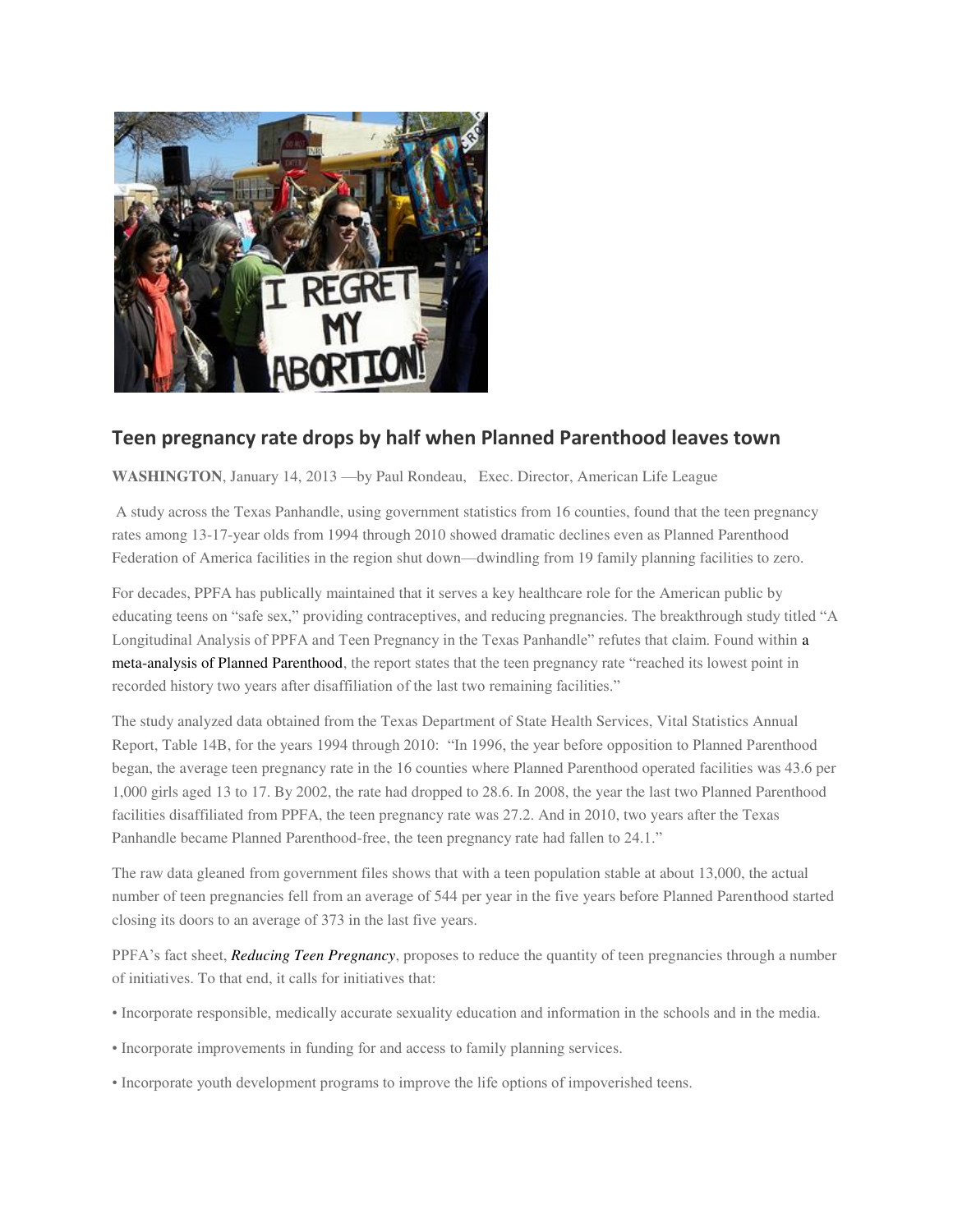PPFA scorns abstinence-based education and praises the Obama administration for effectively defunding it: "In 2009, recognizing that evidence-based sex education programs were effective in promoting sexual health among teenagers, the Obama administration transferred funds from the community-based Abstinence Education Program and budgeted \$114.5 million to support evidence-based sex education programs across the country."

The report does not specifically claim that PPFA presence in a community actually drives up teen pregnancy. The report simply states "The Texas Panhandle statistics show conclusively that neither access to Planned Parenthood 'reproductive healthcare' clinics nor PPFA 'evidence-based, comprehensive sex education' is a necessary component in reducing the teen pregnancy rate."

However, when pressed on this point, Jim Sedlak, a recognized expert on PPFA and vice president of American Life League—the organization that underwrote the five-part meta-study in which the Panhandle report is contained—did point to Planned Parenthood's business model.

"Based on the retention rates that Planned Parenthood published routinely until the mid-1990s, it consistently lost 43 percent of its customers annually. Today, PPFA is a \$1 billion business," said Sedlak. "The only demographic big enough to furnish that many new customers every year is teens and young adults who engage in frequent sex. Planned Parenthood can make millions on preaching safe sex. It goes broke on abstinence."

Under Obamacare, Planned Parenthood was first in line to start receiving funds for the comprehensive sex education program—funds totaling \$375 million.

The PPFA fact sheet also claims that "influential minorities promote unrealistic, abstinence-only programs and parental consent requirements . . . an unrealistic emphasis is placed on preventing adolescent sexual behavior which overlooks the fact that sexual expression is an essential component of healthy human development for individuals of all ages."

Planned Parenthood argues that comprehensive sex education, including an introduction to homosexuality and all its variations, must start in kindergarten. From kindergarten through college, Planned Parenthood promotes sexual rights, sexual freedom, and even dangerous sexual acts such as anal sex and fisting.

To see where this philosophy leads, one need only look at International Planned Parenthood Federation. It promotes "sexual rights" for people under 18 years of age, even as young 10.

While PPFA decries the spread of HIV/AIDS it simultaneously fights for laws protecting homosexuality and against laws requiring people who are HIV positive to disclose that information to sex partners.

IPPF argues that laws requiring disclosure of the potentially lethal infection to a new sexual partner violates of the sexual rights of the HIV infected person.

So, does PPFA promote "reproductive health" or just peddle sex?

One thing for sure: to Planned Parenthood, sexual pleasure is more important than life itself.

Notes:

1 - We do know that the Panhandle dropped more than Texas where PP was still in operation in a similar but not same period.

## **Percent change in the teen birth rate, 1991-2011 and 2010-2011 [RH1](http://www.hhs.gov/ash/oah/adolescent-health-topics/reproductive-health/states/tx.html#footnote-1), [RH3](http://www.hhs.gov/ash/oah/adolescent-health-topics/reproductive-health/states/tx.html#footnote-3), [RH4](http://www.hhs.gov/ash/oah/adolescent-health-topics/reproductive-health/states/tx.html#footnote-4)**